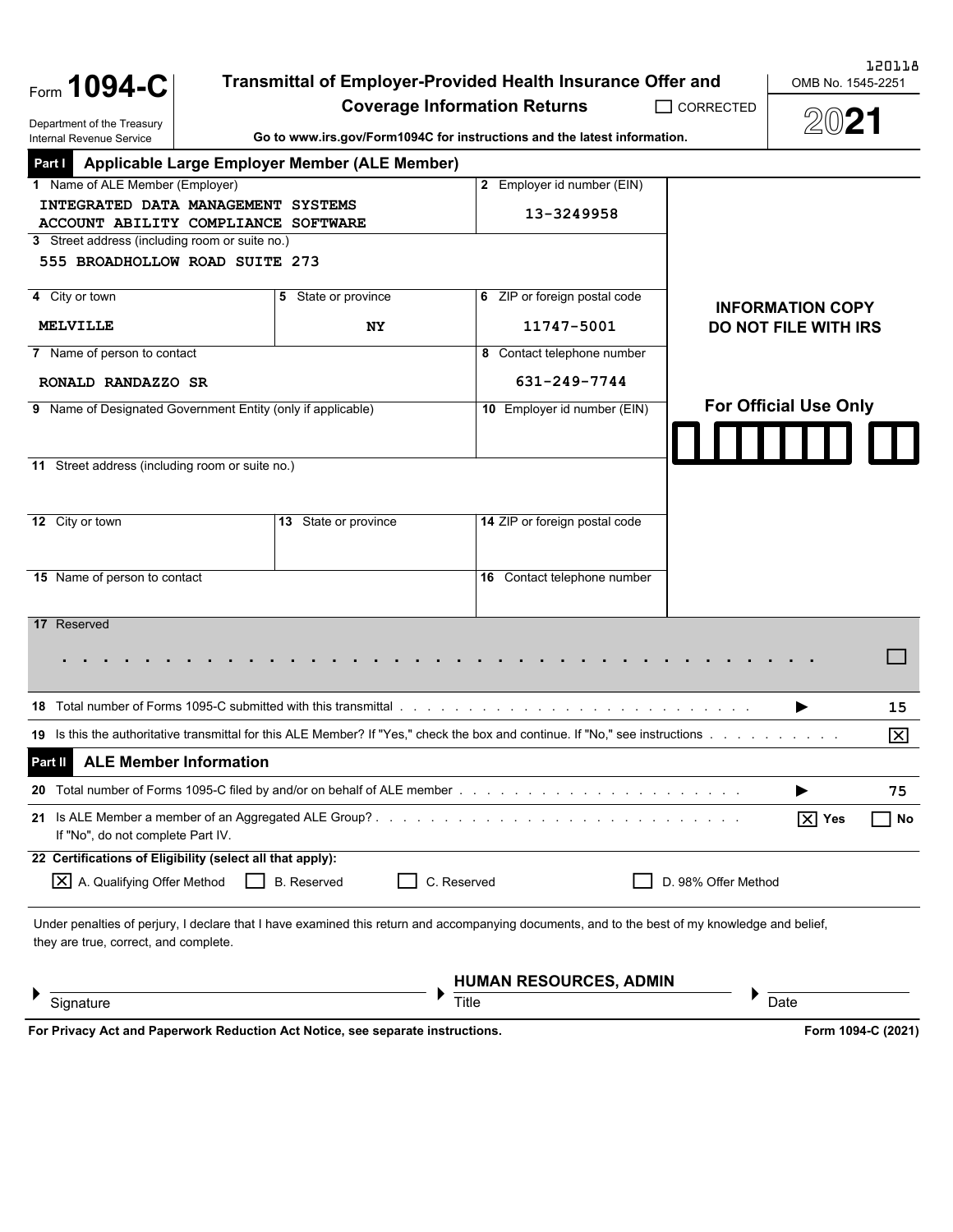## **INFORMATION COPY - DO NOT FILE WITH IRS**

| <b>INFURNIATION COFT - DO NOT FILE WITH INS</b><br>Form 1094-C (2021) |                                                   |                                       |                                         |                                            |                                   |              |  |
|-----------------------------------------------------------------------|---------------------------------------------------|---------------------------------------|-----------------------------------------|--------------------------------------------|-----------------------------------|--------------|--|
| Part III                                                              |                                                   | <b>ALE Member Information-Monthly</b> |                                         |                                            |                                   |              |  |
|                                                                       | (a) Minimum Essential Coverage<br>Offer Indicator |                                       | (b) Section 4980H<br>Full-Time Employee | (c) Total Employee<br>Count for ALE Member | (d) Aggregated<br>Group Indicator | (e) Reserved |  |
|                                                                       | Yes                                               | <b>No</b>                             | Count for ALE Member                    |                                            |                                   |              |  |
| 23 All 12 Months                                                      | $\mathbf{\Sigma}$                                 |                                       |                                         |                                            | $\boxed{\mathsf{X}}$              |              |  |
| Jan<br>24                                                             |                                                   |                                       | 10                                      | 10                                         |                                   |              |  |
| Feb<br>25                                                             |                                                   |                                       | 18                                      | 18                                         |                                   |              |  |
| Mar<br>26                                                             |                                                   |                                       | 15                                      | 15                                         |                                   |              |  |
| 27<br>Apr                                                             |                                                   |                                       | 21                                      | 32                                         |                                   |              |  |
| 28<br>May                                                             |                                                   |                                       | 18                                      | 30                                         |                                   |              |  |
|                                                                       |                                                   |                                       |                                         |                                            |                                   |              |  |

| 28 | May          | $\Box$                      | $\Box$                   | 18     | 30 | $\Box$ |  |
|----|--------------|-----------------------------|--------------------------|--------|----|--------|--|
| 29 | June         | $\mathcal{L}_{\mathcal{A}}$ | $\Box$                   | $27\,$ | 32 | $\Box$ |  |
| 30 | July         | $\Box$                      | $\Box$                   | $27\,$ | 33 | $\Box$ |  |
| 31 | Aug          | $\Box$                      | $\overline{\phantom{a}}$ | 32     | 33 | $\Box$ |  |
| 32 | Sept         | $\Box$                      | $\Box$                   | 42     | 45 | $\Box$ |  |
| 33 | $\hbox{Oct}$ | $\Box$                      | $\Box$                   | 39     | 42 | $\Box$ |  |
| 34 | Nov          | $\Box$                      | $\Box$                   | 39     | 42 | $\Box$ |  |
| 35 | Dec          | $\Box$                      | $\Box$                   | 37     | 41 | $\Box$ |  |